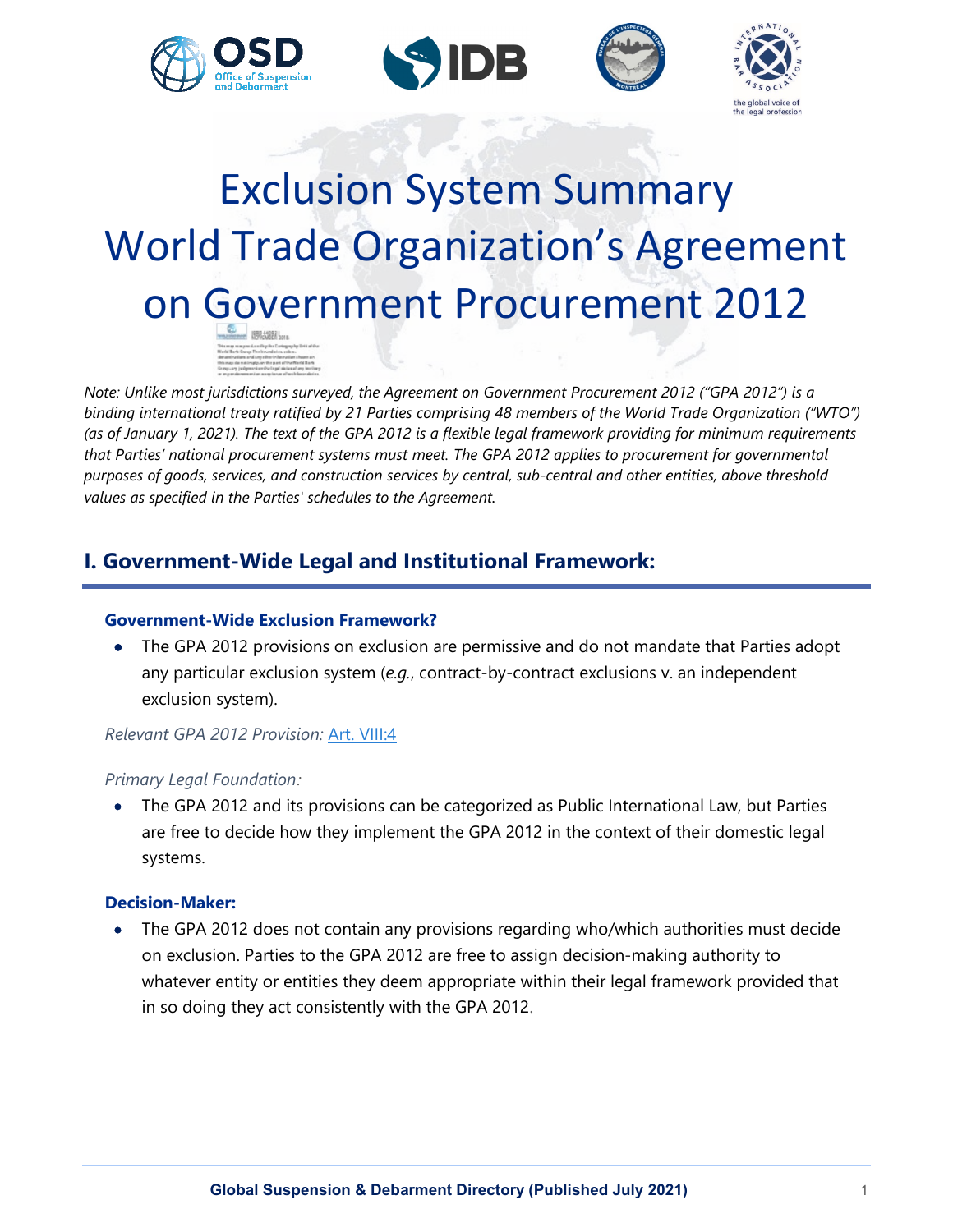# **II. Functioning and Enforcement of the Government-Wide Exclusion System:**

#### **General Provisions:**

*Type of Procedures:* Not addressed by the GPA 2012. *Decision Deadline:* No specific deadlines required by the GPA 2012. *Provisional Exclusions:* Not addressed by the GPA 2012.

#### **Commencement of Proceedings:** Ability to Initiate an Exclusion Proceeding.

• Specific exclusion procedures are not discussed in the GPA 2012, which provides only that a Party, including its procuring entities, may exclude a supplier if "there is supporting evidence" that grounds for exclusion exist. (GPA 2012, Art. VIII:4)

## **Notice Requirements & Opportunity to be Heard:** Yes & Yes.

#### *Notice of Procuring Entity Decisions:*

- Suppliers must be given notice of procuring entity decisions, including when an exclusion, provisional exclusions, or suspension becomes effective.
	- $\circ$  Parties to the GPA 2012 must require their procuring entities to "promptly inform" a supplier of any decision to reject the supplier's request for participation in a procurement or determination that the supplier is unqualified. (GPA Art. IX:15)
	- o On request of the supplier, the procuring entity must "promptly provide the supplier with a written explanation of the reasons for its decision." (GPA Art. IX:15)

## *Opportunity to be Heard:*

- The GPA 2012 requires Parties to establish domestic review procedures that would allow interested suppliers to challenge a breach of the GPA 2012 directly or a failure to comply with a GPA Party's measures implementing the GPA 2012. Pursuant to Art. XVIII:6 of the GPA 2012, Parties must ensure that these procedures provide certain due process rights to all participants in the procurement, including:
	- o The procuring entity shall respond in writing and disclose the evidentiary record to the review body;
	- o All participants shall have the right to be heard before the review body comes to a decision;
	- o All participants shall have access to all proceedings; and
	- $\circ$  All participants shall have the right to request that proceedings take place in public and that witnesses be presented.

## **Appellate Review of Exclusion Decisions:** Yes.

*Nature and Forum of Review:* Administrative and Judicial.

• If procurement challenges are initially reviewed by the procuring entity or another body that is not independent of the procuring entity, the GPA 2012 requires Parties to ensure that the supplier can appeal the initial decision to "at least one" impartial administrative or judicial authority that is independent of the relevant procuring entity. (GPA 2012, Art. XVIII:4 and Art. XVIII:5)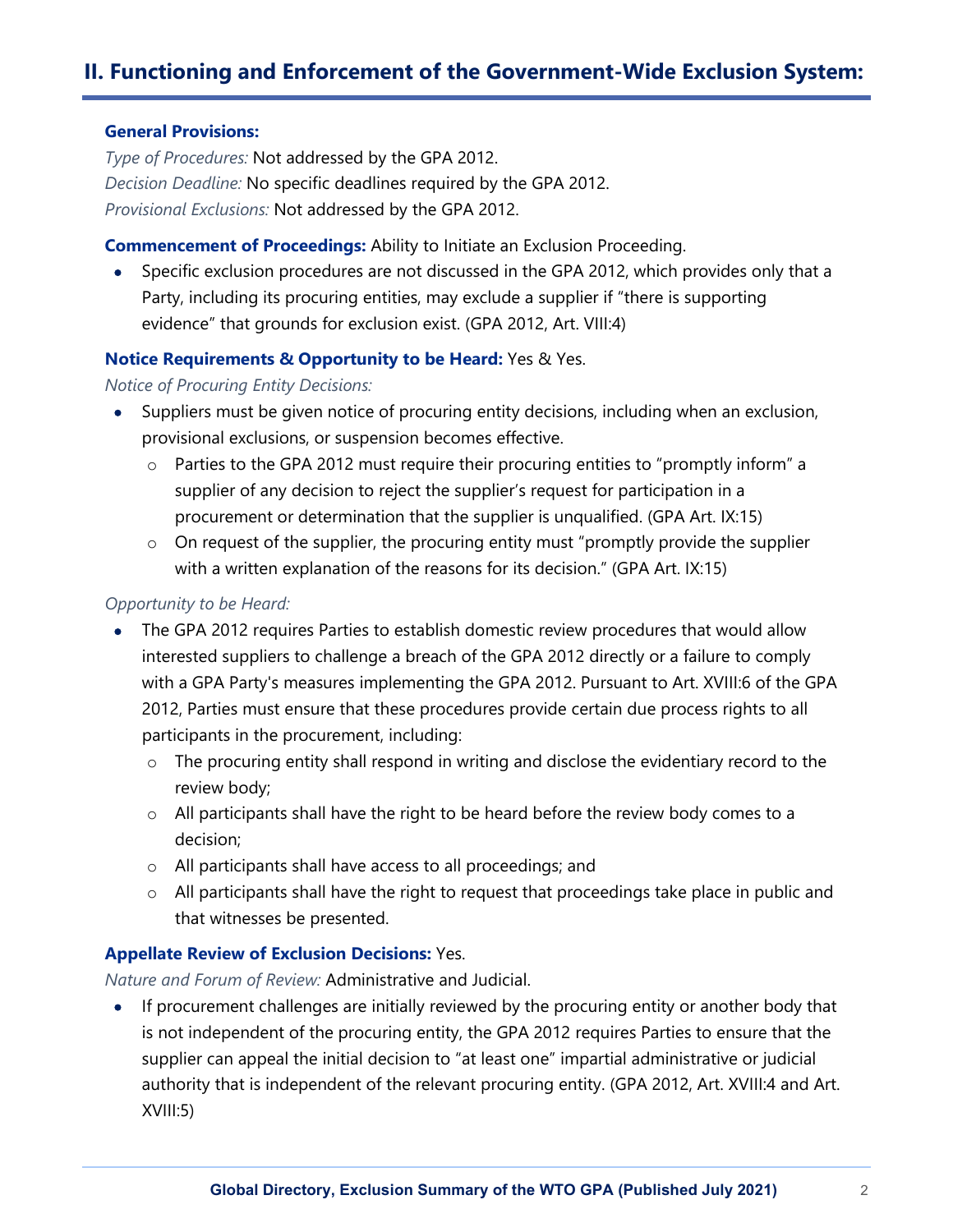# *Means Available to the Supplier:*

Judicial review in conformity with the domestic law of the reviewing country or independent administrative review under which suppliers may:

- Obtain the evidentiary record.
- Make a written submission to the independent review body.
- Request a public in-person hearing with the independent review body.
- Call witnesses to an in-person hearing to testify on the supplier's behalf.

*Duration of Appeal Process:* The GPA 2012 provides only that domestic review procedures **must** be "timely, effective, transparent and non-discriminatory." (GPA 2012, Art. XVIII:1)

## **Legal Representation:**

• A supplier **may** be represented by counsel. Art. XVIII:6 of the GPA 2012 explicitly ensures the right to be represented.

# **Subsequent Modification of Exclusion Decision:**

• Not addressed by the GPA 2012.

# **III. Substantive Grounds for Government-Wide Exclusion:**

## **Exclusion Grounds:** Yes.

Art. VIII:4 of the GPA 2012 provides a non-exhaustive list of exclusion grounds on which a Party and its procuring entities may exclude a supplier, subject to there being supporting evidence:

- Bankruptcy;
- False declarations;
- Significant or persistent deficiencies in performance of any substantive requirement or obligation under a prior contract or contracts;
- Final judgments in respect of serious crimes or other serious offences;
- Professional misconduct or acts/omissions adversely reflecting on supplier's commercial integrity; or
- Failure to pay taxes.

The GPA 2012 does not address how its Parties and their procuring entities must establish the above exclusion grounds. GPA 2012 Parties are free to structure their national frameworks to provide for either **automatic** or **discretionary** exclusion.

**Exclusion based on Cross-Debarment:** Not addressed by the GPA 2012.

# **IV. Scope and Effect of Government-Wide Exclusion:**

## **Types of Excluded Suppliers:**

• Not addressed by the GPA 2012. The "suppliers" are defined as persons or a group of persons (GPA 2012, Art. I(t)). Parties thus seem to be free to exclude individuals or corporations, or both.